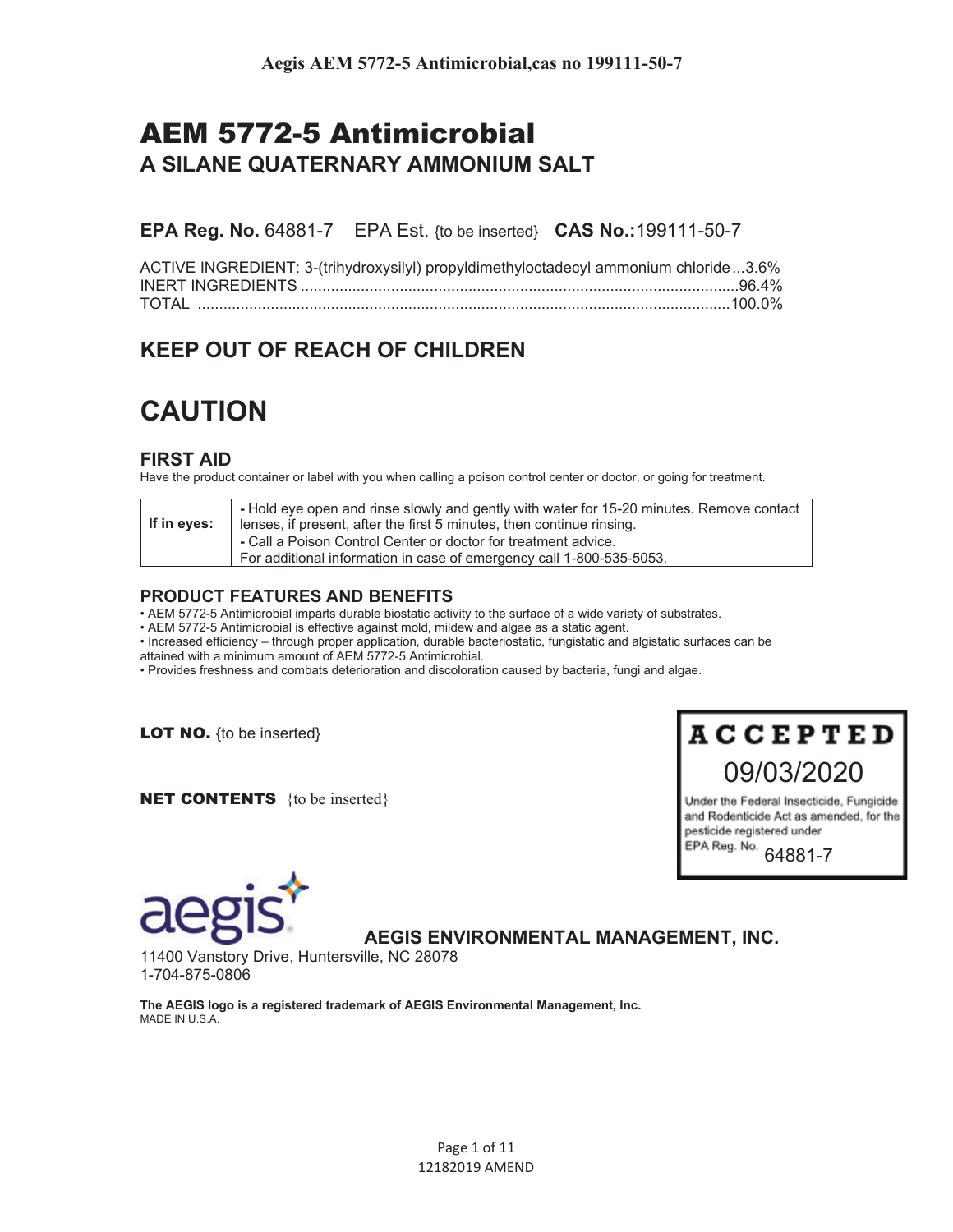## **INDUSTRIAL USE PRODUCTS**

#### **PRECAUTIONARY STATEMENTS**

#### **HAZARD TO HUMANS AND DOMESTIC ANIMALS.**

**CAUTION:** Causes moderate eye irritation. Avoid contact with eyes or clothing. Wear protective eyewear. Wash thoroughly with soap and water after handling and before eating, drinking, chewing gum, using tobacco or using the toilet.

#### **ENVIRONMENTAL HAZARDS:**

This pesticide is toxic to fish. Do not discharge effluent containing this product into lakes, streams, ponds, estuaries, oceans or other waters unless in accordance with the requirements of a National Pollutant Discharge Elimination System (NPDES) permit and the permitting authority has been notified in writing prior to discharge. Do not discharge effluent containing this product to sewer systems without previously notifying the local sewage treatment plant authority. For guidance, contact your State Water Board or Regional Office of the EPA. De-activation may be required during clean up if a spill occurs. De-activation of AEM 5772-5 Antimicrobial can be achieved by the addition of an anionic surfactant or detergent (such as soap, sulfones, or sulfates) in quantity equivalent to that of the active ingredient.

#### **DIRECTIONS FOR USE:**

It is a violation of Federal Law to use this product in a manner inconsistent with its label.

**FOR INDUSTRIAL USE:** This product is registered for formulation into Antimicrobial Products or as a microbiostatic agent for material preservation.

• Antimicrobial product formulations containing AEM 5772-5 require approval by the US EPA for antimicrobial claims made. Formulators are responsible for satisfying registration requirements for their formulated products.

• For use as a microbiostatic agent for material preservation, neither this product nor the articles treated with this product may state or imply any public health claims. Articles or substances treated with this product will be exempt from FIFRA regulation pursuant to 40 CFR 152.25(a) if the intended use for incorporating this material into a treated article or substance is for the protection of the article or substance itself.

• Finished products containing this product may not make claims of antimicrobial activity other than protection of the article itself against growth of bacteria, mold, mildew and fungus in the treated article. If growth of bacteria, mold, mildew or fungus in the treated article would lead to unpleasant odors and discoloration of the treated article, then such a claim may be made.

#### **APPROVED USES: AEM 5772-5 Antimicrobial may be applied to or incorporated into manufactured products listed below for use in industrial, institutional, commercial or residential locations for non-food contact uses**

#### **Plastics, fiberglass, metals, glass, wood, ceramics, stone, natural materials, composites:**

Including air filters for furnaces, air conditioners, air purification devices, automobiles, and recirculating air handling systems; aquarium filters; automotive and vehicular parts; roofing materials (tiles, shakes, shingles, granules, stone, membranes, felt, underlayment and synthetic overcoats); building materials and components (including siding, wallboard, wood and wood composites, polymer composites, insulation and non-food contact cabinetry); ceiling tiles; concrete and concrete products (including wet cast, dry cast, and self-consolidating concrete (SCC) containing Ordinary Portland Cement (OPC), and or/Granulated Ground Blast-furnace Slag (GGBS) and/or silica fume and/or fly ash and which can be precast or formed-in place); dry concrete and grout mixes; non-food contact conveyor and humidifier belts; non-food contact countertops; fiberglass ductboard for air handling systems; floor covering; flooring; general purpose (nonfood contact) containers; furniture; bathroom and non-food contact kitchen hardware; mats; plumbing

> Page 2 of 11 12182019 AMEND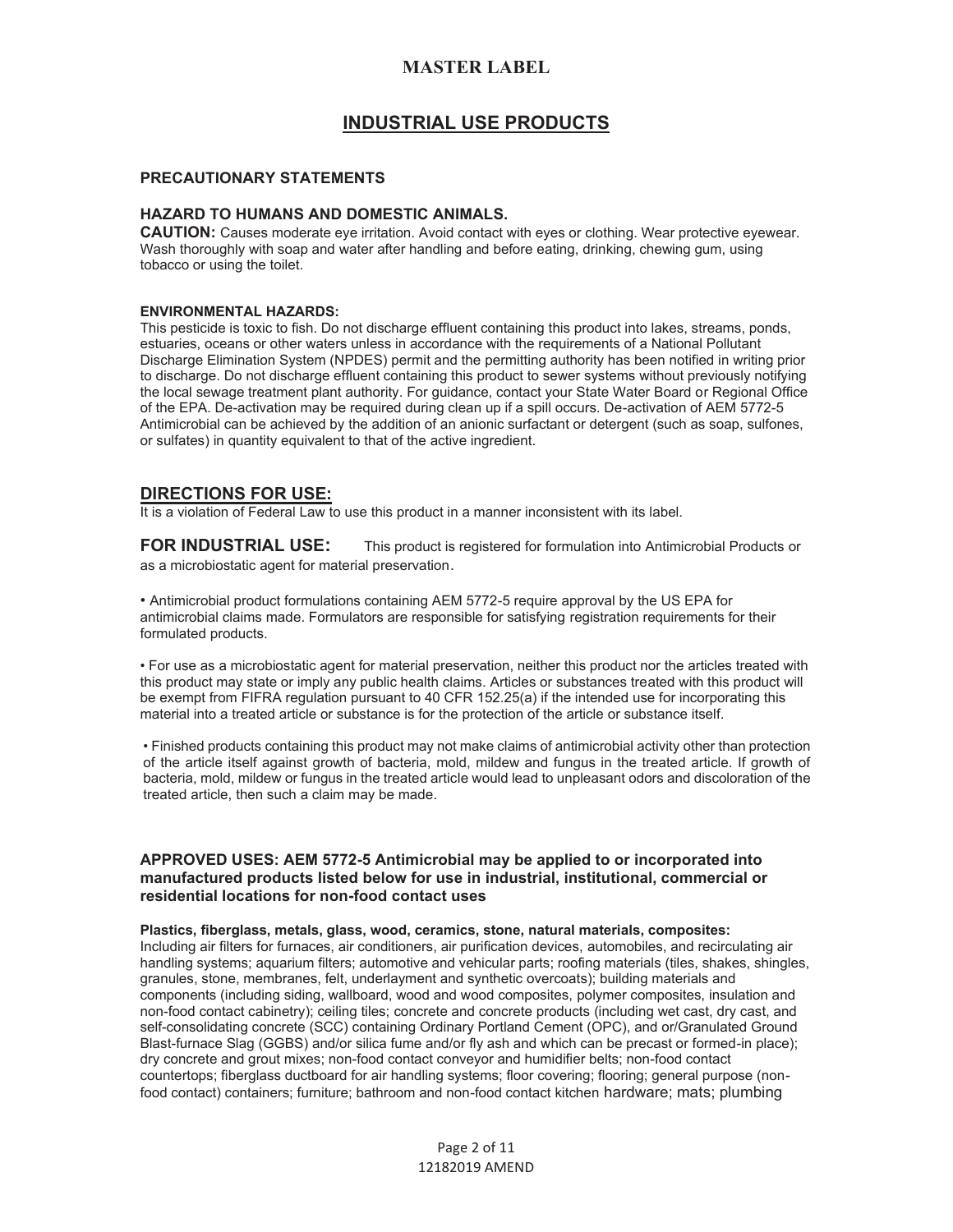supplies and fixtures; sheet and formed glass; mops; vacuum cleaner bags and filters; foam for packaging and cushioning in nonfood contact applications.

**Fibers, fabrics (natural and synthetic, woven and non-woven), leather and household materials (natural and synthetic):** Including buffer pads (abrasive and polishing); mattress cover pads, filling and ticking; threads; pillow covers; sheets; blankets; bedspreads; fiberfill for upholstery, apparel, recreational gear, quilts and pillows; curtains; draperies; carpet and carpet underlay; rugs; upholstery; towels; shower curtains; toilet tank and seat covers; wall covering fabrics and wallpaper (including vinyl) for non-food contact surfaces; umbrellas; fire hose fabric; non-woven disposable diapers; wiping cloths; premoistened towelettes and tissue wipes (these do not impart pesticidal properties); apparel including outerwear, sportswear, sleepwear, socks, hosiery, undergarments, gloves and uniforms; footwear (boots, shoes and components); sports equipment and athletic gear; cloth for sails, ropes, tents and other outdoor equipment; sand bags; tarps; awnings; book covers; pictures.

**Miscellaneous Manufactured Products:** Paints and Coatings; disposable foam cushions for Lapidus Airfloat Systems; foam used as a growth medium for non-food crops and plants. AEM 5772-5 Antimicrobial provides residual self-sanitizing activity against athlete's foot fungus (Trichophyton mentagrophytes) on treated socks. Durable for up to 10 repeated washings; prevents 99.9% of the growth of athlete's foot fungus on the sock.

## **HOW TO USE:**

**SDS INFORMATION:** BEFORE HANDLING, READ PRODUCT AND SAFETY DATA SHEETS AND CONTAINER LABELS FOR SAFE USE, PHYSICAL AND HEALTH HAZARD INFORMATION. THE SAFETY DATA SHEET CAN BE OBTAINED BY WRITING TO AEGIS ENVIRONMENTAL MANAGEMENT, INC. OR BY CALLING (704) 875-0806.

Wear protective eyewear (goggles or face shield) and rubber gloves when using this product.

AEM 5772-5 Antimicrobial can be applied to organic and inorganic surfaces as a dilute aqueous solution to give 0.1 to 1.0 percent by weight of active ingredients. Aqueous solutions can be prepared by simply adding the antimicrobial agent to water with stirring. NOTICE: Poor agitation when adding this silane to water can result in locally high concentrations, which may form gel particles. Surfaces can be treated with the aqueous solution by brushing, dipping, padding, soaking, spraying until adequately wet, or applying by foaming techniques. After applying treatment, the surface should be allowed to dry at temperatures from ambient to a maximum of 160°C (320° F) to effect complete curing of silanol groups and to remove water, solvents and/or traces of methanol from hydrolysis. Curing of polymer may be accelerated or enhanced with heat or catalysis. For each application, determine optimum application and drying conditions, such as time and temperature before use. If desired, reapply AEM 5772-5 Antimicrobial if odor, staining and discoloration due to bacteria, mold or mildew occur.

Incorporate AEM 5772-5 Antimicrobial directly into formulations used to make end-use products, or dilute with water and then apply it to the organic and inorganic surfaces to give 0.1 to 1.0 percent by weight of active ingredient.

For incorporated use as a grout or cement additive and in concrete and concrete products, add AEM 5772-5 Antimicrobial directly to the dry mix during the grout, cement, or concrete preparation. Use 10 - 40 fluid ounces of AEM 5772-5 Antimicrobial per 50 pounds of dry mixture. For concrete applications, use 1 – 5 gallons of AEM5772-5 per cubic yard of concrete. Follow directions for grout or concrete, using AEM 5772-5 Antimicrobial as part of the added water. Addition of AEM 5772-5 Antimicrobial inhibits the growth of odor causing bacteria, bacteria which cause staining and discoloration, fungi (mold and mildew), and algae on the surface of the cured grout and concrete.

## 1 TREATED INTERMEDIATES/CONCENTRATES

This product is a pesticidal additive that protects treated intermediate manufacturing/industrial products and treated manufacturing/industrial products from the growth of bacteria, mold, mildew and fungus.

MAXIMUM CONCENTRATION: For use in manufacturing/industrial intermediates at active ingredient levels up to 50% on a weight basis for further processing in an industrial environment into finished products. This

> Page 3 of 11 12182019 AMEND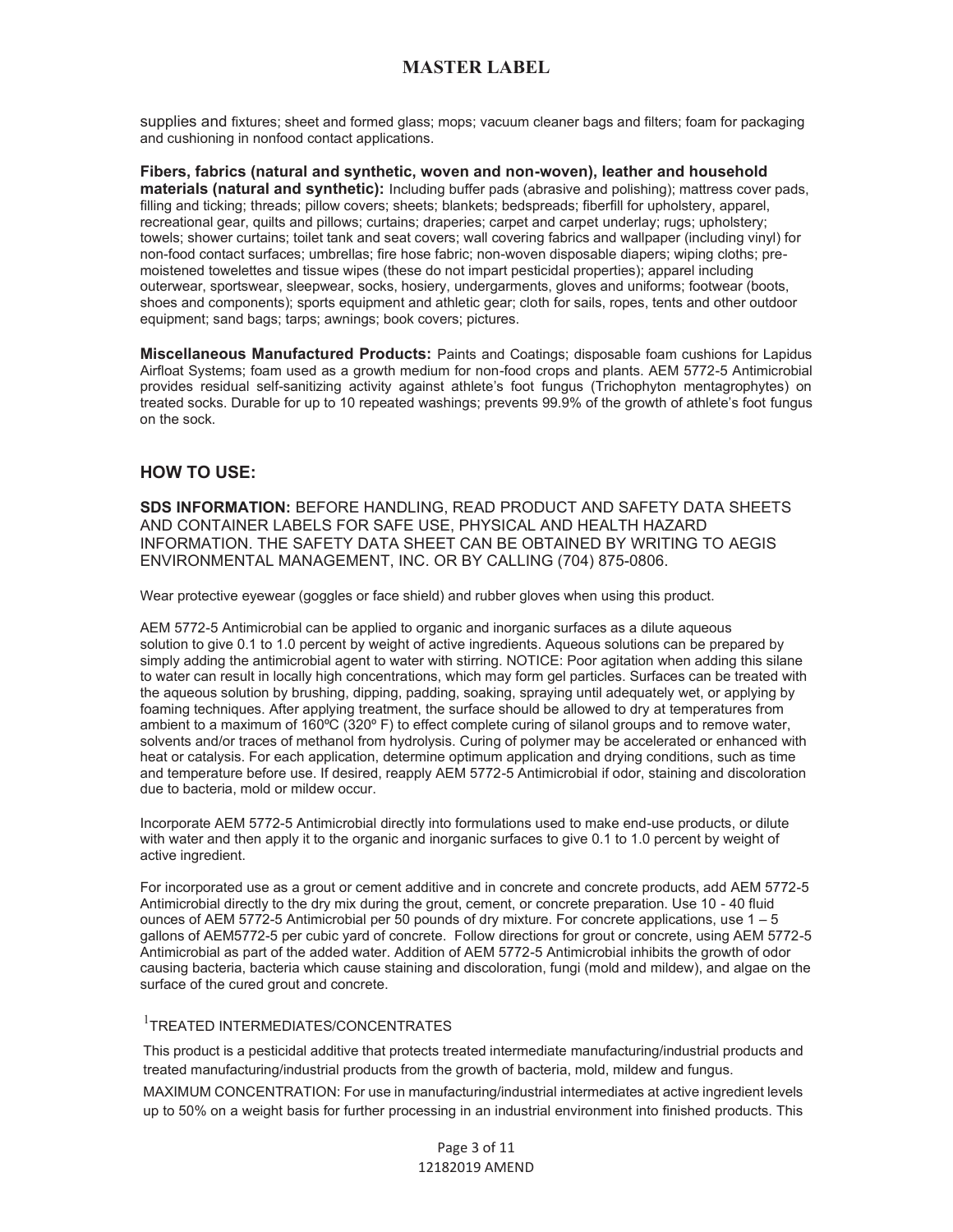dosage applies only to intermediate manufacturing/industrial uses. It does not apply to active ingredient concentrations in consumer finished products. The intermediate treated concentrate must be used in proportion to other inputs in the manufacture of treated articles entering commerce so that the final concentration of this product does not exceed the application rate of 1.0% on a weight basis in the consumer finished product articles to be preserved.

Specific materials: Polyester, silicones, polyethyleneimine, epoxy, emulsifiers, polyamides, ethoxylates, polyacrylic polymers, plasticizers (including epoxidized soybean oil, phthalate and non-phthalate plasticizers), latex, polyurea, polyurethane, polyaspartic, surfactants, quaternary ammonium compounds, stain release, stain repellents, water repellents, soil releasing agents, softeners, antistatic agents, moisture management agents, viscosity modifiers, film builders, sealants, antirust agents, flame retardants, lubricants, UV curable coatings, metal oxides, stabilizers.

 $1$ Not approved for use in California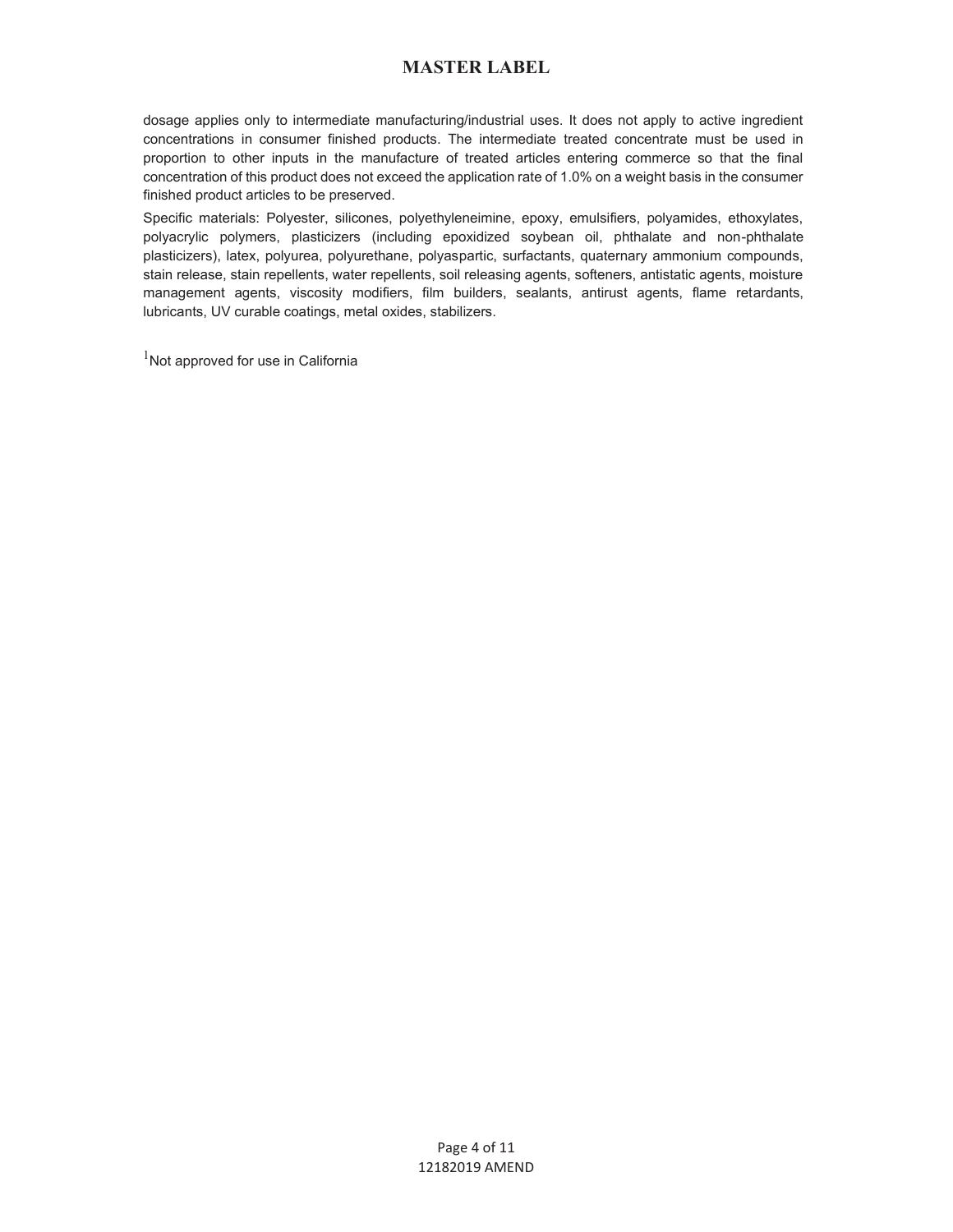# **COMMERCIAL USE PRODUCTS**

### **PRECAUTIONARY STATEMENTS**

### **HAZARD TO HUMANS AND DOMESTIC ANIMALS.**

**CAUTION:** Causes moderate eye irritation. Avoid contact with eyes or clothing. Wear protective eyewear. Wash thoroughly with soap and water after handling and before eating, drinking, chewing gum, using tobacco or using the toilet.

## **ENVIRONMENTAL HAZARDS:**

This pesticide is toxic to fish. Do not discharge effluent containing this product into lakes, streams, ponds, estuaries, oceans or other waters unless in accordance with the requirements of a National Pollutant Discharge Elimination System (NPDES) permit and the permitting authority has been notified in writing prior to discharge. Do not discharge effluent containing this product to sewer systems without previously notifying the local sewage treatment plant authority. For guidance, contact your State Water Board or Regional Office of the EPA. De-activation may be required during clean up if a spill occurs. De-activation of AEM 5772-5 Antimicrobial can be achieved by the addition of an anionic surfactant or detergent (such as soap, sulfones, or sulfates) in quantity equivalent to that of the active ingredient.

# **DIRECTIONS FOR USE:**

It is a violation of Federal Law to use this product in a manner inconsistent with its label.

## **FOR COMMERCIAL APPLICATIONS (IN HOMES, OFFICES, AUTOMOBILES AND**

**INSTITUTIONS):** This product is registered as a microbiostatic agent for material preservation only; neither this product nor the articles treated with this product may state or imply any public health claims. Articles or substances treated with this product will be exempt from FIFRA regulation pursuant to 40 CFR 152.25(a} if the intended use for incorporating this material into a treated article or substance is for the protection of the article or substance itself. Finished products containing this product may not make claims of antimicrobial activity other than protection of the article itself against growth of bacteria, mold, mildew and fungus in the treated article. If growth of bacteria, mold, mildew or fungus in the treated article would lead to unpleasant odors and discoloration of the treated article, then such a claim may be made.

APPROVED USES: AEM 5772-5 Antimicrobial is effective against odor causing bacteria, bacteria which cause staining and discoloration, fungi (mold and mildew) and algae as a static agent. It can be used as a final bacteriostatic finish on the following items to impart bacteriostatic/fungistatic (mold and mildew) activity:

- Carpet. Draperies and Upholstery, Furniture, Bedding and linens, shoes and apparel, Book Covers, and Pictures
- Plastics, fiberglass, metals, glass, wood, ceramics, stone, natural materials, composites: including air filters for furnaces, air conditioners, air purification devices, automobiles, and recirculating air handling systems; automotive and vehicular parts; concrete products, roofing materials (tiles, shakes, shingles, granules, stone, membranes, felt, underlayment and synthetic overcoats); building materials and components including siding, wallboard, polymer composites, wood and wood composites and insulation: non·food contact hard surfaces including floors and floor covering, walls, ceilings, ceiling tiles, ceramic tile, non-food contact countertops, concrete and concrete products (including wet cast, dry cast, and self-consolidating concrete (SCC) containing Ordinary Portland Cement (OPC), and/or Granulated Ground Blast-furnace Slag (GGBS) and/or silica fume and/or fly ash and which can be precast or formed-in-place), chrome, stainless steel, fiberglass, vinyl, porcelain, fabric and paper wall covering, wood and glass fixtures, marble, aluminum, and non-food contact cabinetry.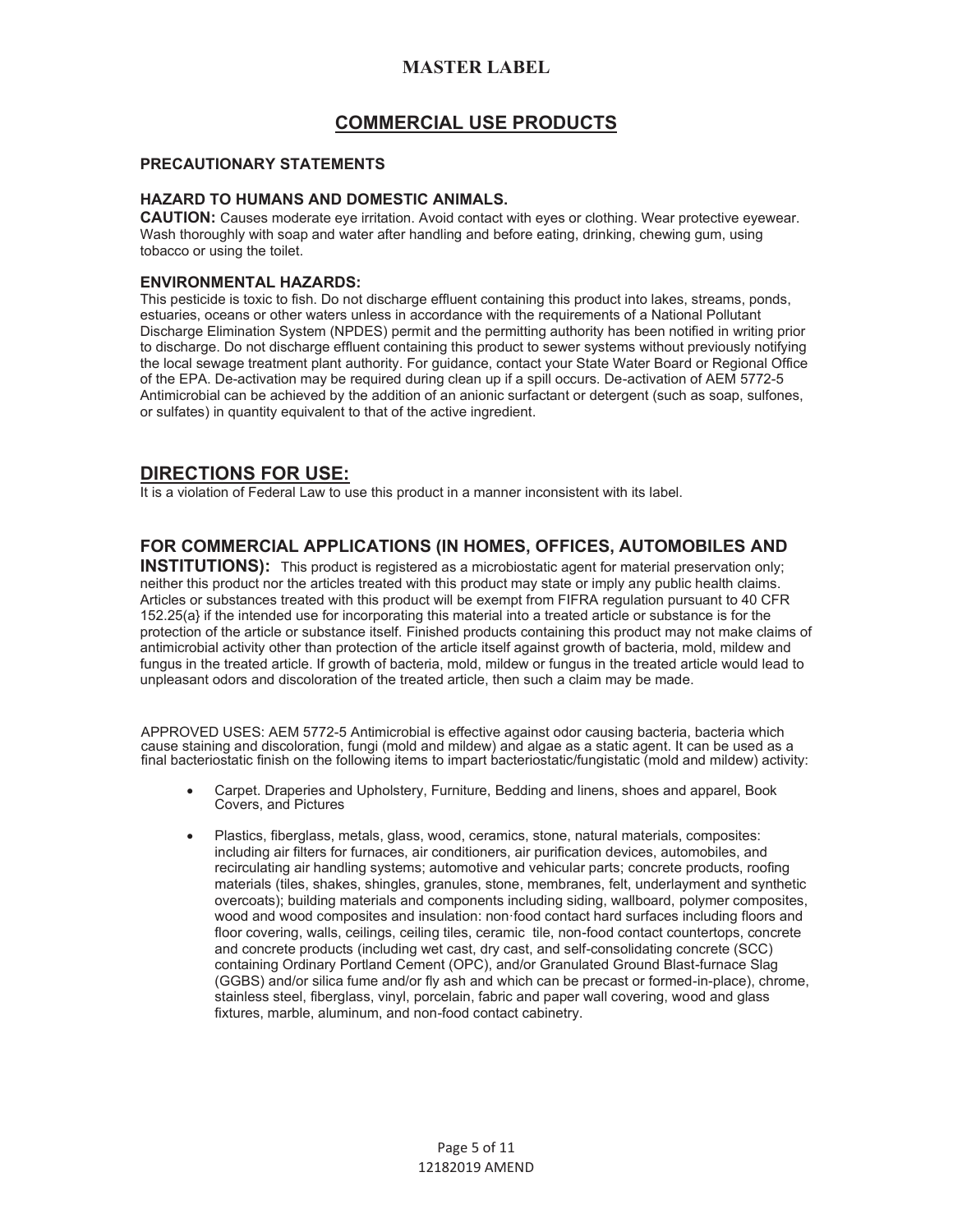### **HOW TO USE:**

#### **SDS INFORMATION:** BEFORE HANDLING, READ PRODUCT AND SAFETY DATA SHEETS AND CONTAINER LABELS FOR SAFE USE, PHYSICAL AND HEALTH HAZARD INFORMATION. THE MATERIAL SAFETY DATA SHEET CAN BE OBTAINED BY WRITING TO AEGIS ENVIRONMENTAL MANAGEMENT, INC. OR BY CALLING (704) 875-0806.

Wear protective eyewear (goggles or face shield) and rubber gloves when using this product. Dry treated areas and articles such as clothing before use. Remove children and pets from treated area until completely dry. Clean surfaces prior to application.

AEM 5772-5 Antimicrobial can be applied to organic and inorganic surfaces as a dilute aqueous solution to give 0.1 to 1.0 percent by weight of active ingredients (suggested starting level is 1 part of AEM 5772-5 Antimicrobial to three parts of water). Aqueous solutions can be prepared by simply adding the antimicrobial to water with stirring. Surfaces can be treated with the aqueous solution by brushing, dipping, padding, soaking, spraying until adequately wet or applying by foaming techniques.

After applying treatment, the surface should be allowed to dry at temperatures from ambient to a maximum of 160°C (320° F) to effect complete condensation of silanol groups and to remove water, solvents and/or traces of methanol from hydrolysis. If necessary, reapply AEM 5772-5 Antimicrobial every three months or when odor, staining and discoloration due to bacteria, mold stains, and mildew stains return.

For Commercial Spray Equipment and Pump Spray Application: Dilute 1 part of AEM 5772-5 Antimicrobial to three parts of water. Apply (with pump sprayer, spray 4·6 Inches from the surface) entire area making sure the surface is completely covered, then let stand until dry or let stand 3 minutes and wipe dry with cloth or sponge. If spotting occurs, wipe with moist cloth or sponge. Test for staining and colorfastness of fabrics and carpets by treating and drying a small, concealed area prior to application. When treating coarser substrates, more AEM 5772-5 Antimicrobial may be required due to absorption.

For Dipping/Soaking Application: Use appropriate sized washbasin or tub for dipping/soaking the item you are treating. Use enough AEM 5772-5 Antimicrobial solution to completely submerge item. Dilute 1 part of AEM 5772-5 Antimicrobial to three parts of water; mix well. Completely submerge item in solution for 3 minutes. Remove item and dry. Test for staining and color-fastness of fabrics by treating and drying a small, concealed area prior to application. Do not reuse solution after dipping/soaking. The substrate can be dried at room temperatures or at temperatures to a maximum of 1600 C (3200 F).

For each application, determine optimum application and drying conditions, such as time and temperature, before use. If desired, reapply AEM 5772-5 Antimicrobial if odor, staining and discoloration due to bacteria, mold or mildew occur.

For incorporated use as a grout or cement additive and in concrete and concrete products, add AEM 5772-5 Antimicrobial directly to the dry mix during the grout, cement, or concrete preparation. Use 10 - 40 fluid ounces of AEM 5772-5 Antimicrobial per 50 pounds of dry mixture. For concrete applications, use 1 – 5 gallons of AEM5772-5 per cubic yard of concrete. Follow directions for grout or concrete, using AEM 5772- 5 Antimicrobial as part of the added water. Addition of AEM 5772-5 Antimicrobial inhibits the growth of odor causing bacteria, bacteria which cause staining and discoloration, fungi (mold and mildew), and algae on the surface of the cured grout and concrete.

#### 1 TREATED INTERMEDIATES/CONCENTRATES

This product is a pesticidal additive that protects treated intermediate manufacturing/industrial products and treated manufacturing/industrial products from the growth of bacteria, mold, mildew and fungus.

MAXIMUM CONCENTRATION: For use in manufacturing/industrial intermediates at active ingredient levels up to 50% on a weight basis for further processing in an industrial environment into finished products. This dosage applies only to intermediate manufacturing/industrial uses. It does not apply to active ingredient concentrations in consumer finished products. The intermediate treated concentrate must be used in proportion to other inputs in the manufacture of treated articles entering commerce so that the final concentration of this product does not exceed the application rate of 1.0% on a weight basis in the consumer finished product articles to be preserved.

> Page 6 of 11 12182019 AMEND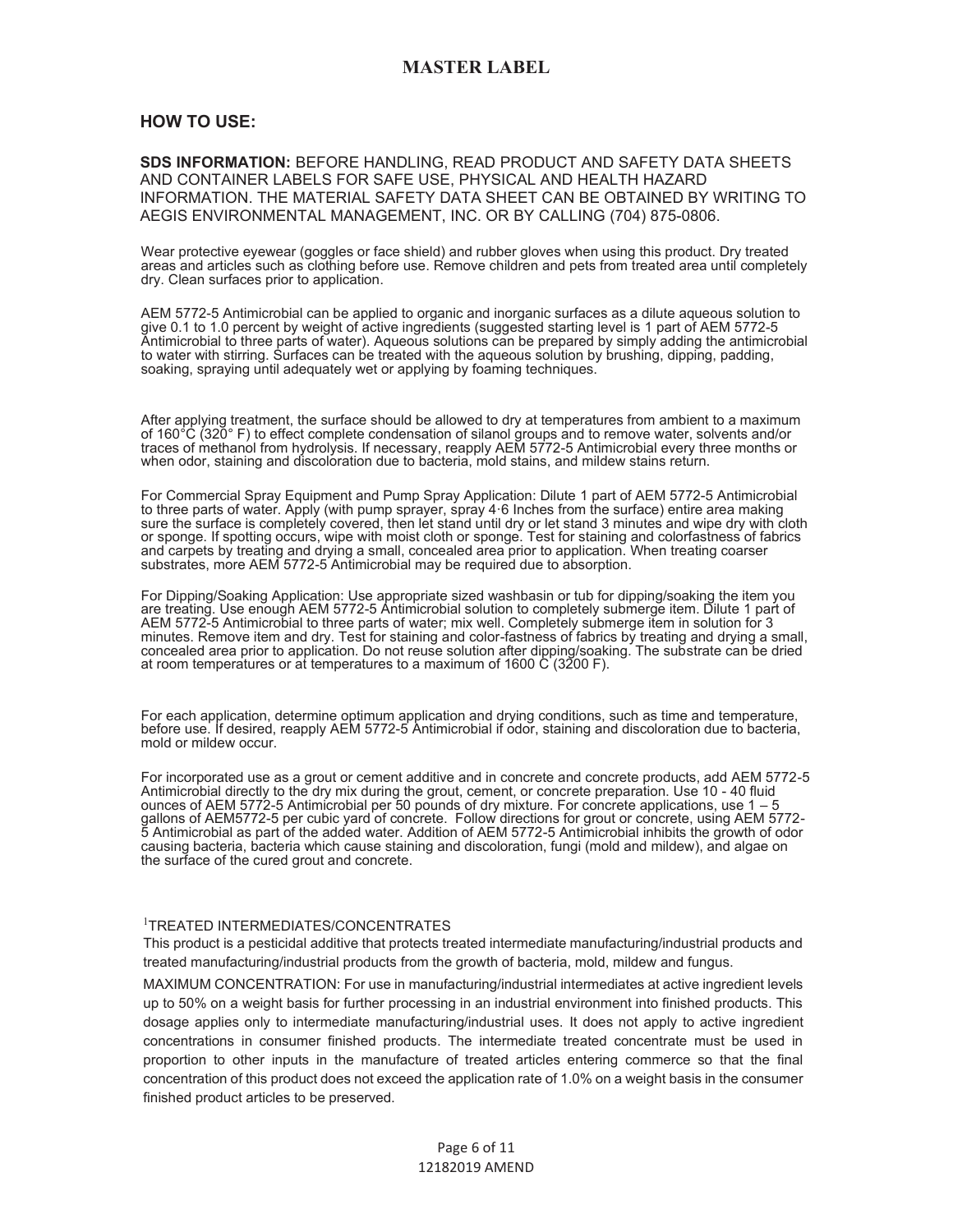Specific materials: Polyester, silicones, polyethyleneimine, epoxy, emulsifiers, polyamides, ethoxylates, polyacrylic polymers, plasticizers (including epoxidized soybean oil, phthalate and non-phthalate plasticizers), latex, polyurea, polyurethane, polyaspartic, surfactants, quaternary ammonium compounds, stain release, stain repellents, water repellents, soil releasing agents, softeners, antistatic agents, moisture management agents, viscosity modifiers, film builders, sealants, antirust agents, flame retardants, lubricants, UV curable coatings, metal oxides, stabilizers.

<sup>1</sup>Not approved for use in California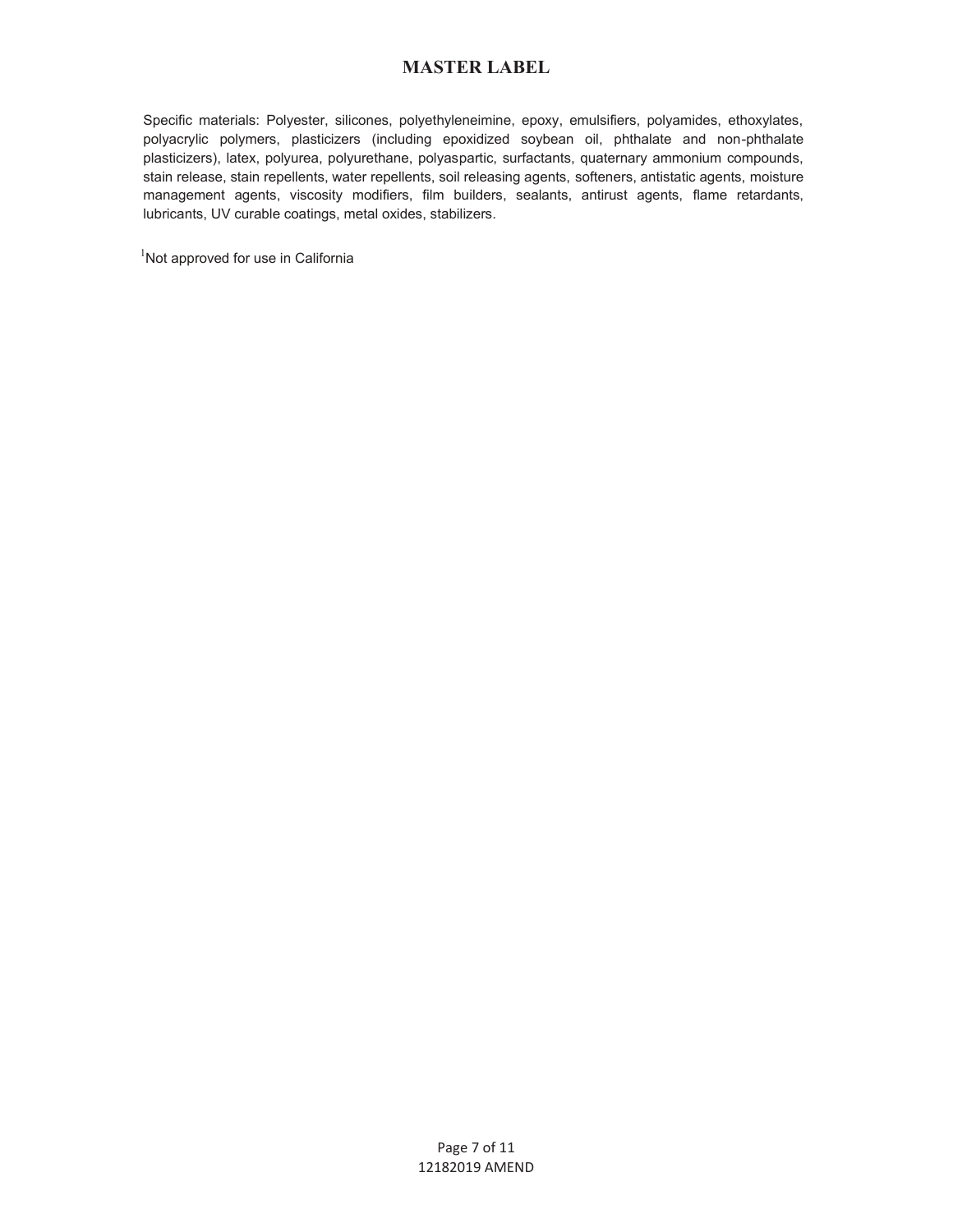## **CONSUMER USE PRODUCTS**

#### **PRECAUTIONARY STATEMENTS**

#### **HAZARD TO HUMANS AND DOMESTIC ANIMALS.**

**CAUTION:** Causes moderate eye irritation. Avoid contact with eyes or clothing. Wear protective eyewear. Wash thoroughly with soap and water after handling and before eating, drinking, chewing gum, using tobacco or using the toilet.

## **DIRECTIONS FOR USE:**

It is a violation of Federal Law to use this product in a manner inconsistent with its label.

Wear safety glasses and rubber gloves when using this product. Dry treated areas and articles such as clothing before use. Remove children and pets from treated area until completely dry. Clean surfaces prior to application.

## **WASHABLE LINENS, DRAPERIES, FABRIC, BEDDING AND APPAREL:**

**Dipping/Soaking**: Use a wash tub or machine for soaking the items you are treating. Always treat only clean items and use only fresh rinse water.

Wash Tub: Use washbasin or tub big enough to completely soak the item you are treating. Add 1 ounce of AEM 5772-5 Antimicrobial to sufficient water to soak 4 lbs of fabric, 2 ounces for 8 lbs. Completely submerge items in solution for 3 minutes. Remove items and dry. Test for staining and color-fastness of fabrics by treating and drying a small, concealed area prior to application. Do not reuse solution after dipping/soaking. The substrate can be dried at room temperature or in a clothes dryer at the appropriate setting for the items.

Washing Machine: Clean items first. Then run only rinse cycle. Add 2 ounces of AEM 5772-5 Antimicrobial for small, 3 ounces for medium or 4 ounces for large load settings on the machine. Run the full rinse cycle to treat the fabrics, then allow to dry overnight or use a dryer under the appropriate heat setting for the fabrics being treated. Test for staining and color-fastness of fabrics by treating and drying a small, concealed area prior to application.

**Spray**: Clean items prior to application. Dilute one part of AEM 5772-5 Antimicrobial to three parts of water and mix or shake well. Using trigger pump sprayer or pressure sprayer, spray entire surface area 4"-6" from the surface making sure the surface is completely covered. Let stand until dry or dry under the appropriate heat setting for the fabrics being treated. If spotting occurs, wipe with moist cloth or sponge. Test for staining and color-fastness of fabric by treating and drying a small concealed area prior to application. If necessary, reapply every three months or when odor, staining, and discoloration due to bacteria, mold stains, or mildew stains return.

#### **CARPET AND UPHOLSTERY/FURNITURE:**

**Spray**: Always apply only to clean surfaces. Dilute one part of AEM 5772-5 Antimicrobial to three parts of water and mix or shake well. Apply to carpet and furniture using a trigger pump sprayer or pressure sprayer. Spray entire surface from 4-6 inches distance until completely covered. The amount needed for treatment will depend on the coarseness and absorbency of the material being treated. Allow to dry thoroughly before re-entry. A fan may be used to assist in drying carpeting. Remove children and pets from treated area until completely dried. If spotting occurs, wipe with moist cloth or sponge. Test for staining and color-fastness of fabric by treating and drying a small concealed area prior to application. If necessary, reapply every three months or when odor, staining, and discoloration due to bacteria, mold stains, or mildew stains return.

**FOR BATHROOM AND NON-FOOD CONTACT BUILDING SURFACES** (including tubs and showers, tiles, vanity tops, shower curtains, grout, sinks, washable walls, wall paper, floors, window sills, concrete or stone surfaces and garbage cans).

> Page 8 of 11 12182019 AMEND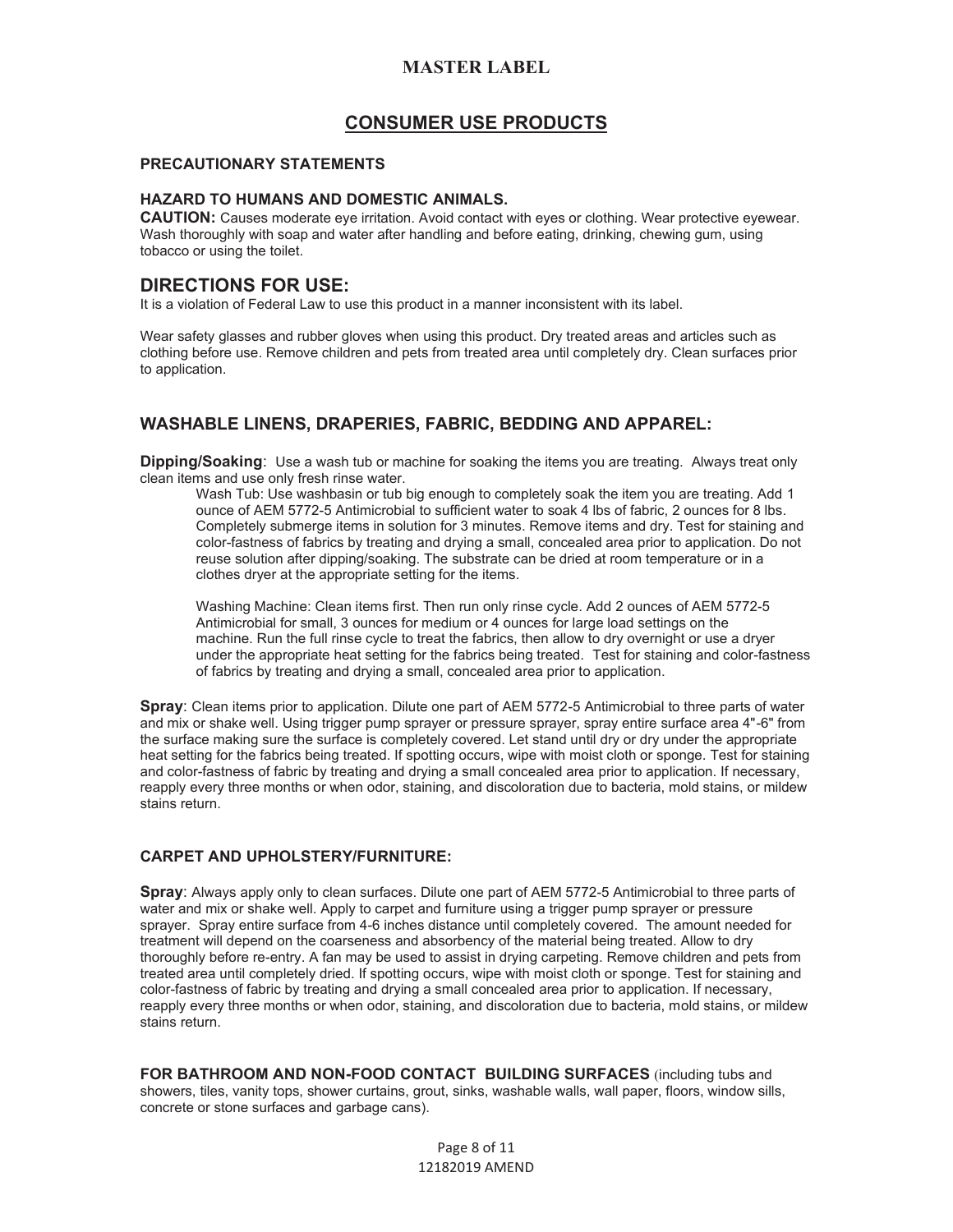**Spray:** Always apply only to clean surfaces. Dilute one part of the AEM 5772-5 Antimicrobial to three parts of water and mix or shake well. Apply to surface using a trigger pump sprayer or pressure sprayer. Spray entire surface from 4-6 inches distance until completely covered. Allow to dry thoroughly before use. If spotting occurs, wipe with moist cloth or sponge.

### **GROUT AND CEMENT MIX ADDITIVE:**

For use as a grout or cement additive and in concrete and concrete products (including wet cast, dry cast, and self-consolidating concrete (SCC) containing Ordinary Portland Cement (OPC), and/or Granulated Ground Blast-furnace Slag (GGBS) and/or silica fume and/or fly ash and which can be precast or formed-inplace), add AEM 5772-5 Antimicrobial directly to the dry mix during the grout, cement, or concrete preparation. Use 10 - 40 fluid ounces of AEM 5772-5 Antimicrobial per 50 pounds of dry mixture. For concrete applications, use 1 – 5 gallons of AEM5772-5 per cubic yard of concrete. Follow directions for grout or concrete, using AEM 5772-5 Antimicrobial as part of the added water. Addition of AEM 5772-5 Antimicrobial inhibits the growth of odor causing bacteria, bacteria which cause staining and discoloration, fungi (mold and mildew), and algae on the surface of the cured grout and concrete.

**FILTERS AND FILTER MATERIAL** (Aquarium filters, vacuum cleaner filters and air):

**Spray**: Always apply only to clean surfaces. When treating filters, remove filter from unit. Dilute one part of the AEM 5772-5 Antimicrobial to three parts of water and mix or shake well. Apply to surface using a trigger pump sprayer or pressure sprayer. Spray entire surface from 4-6 inches distance until completely covered. Allow to dry thoroughly before use.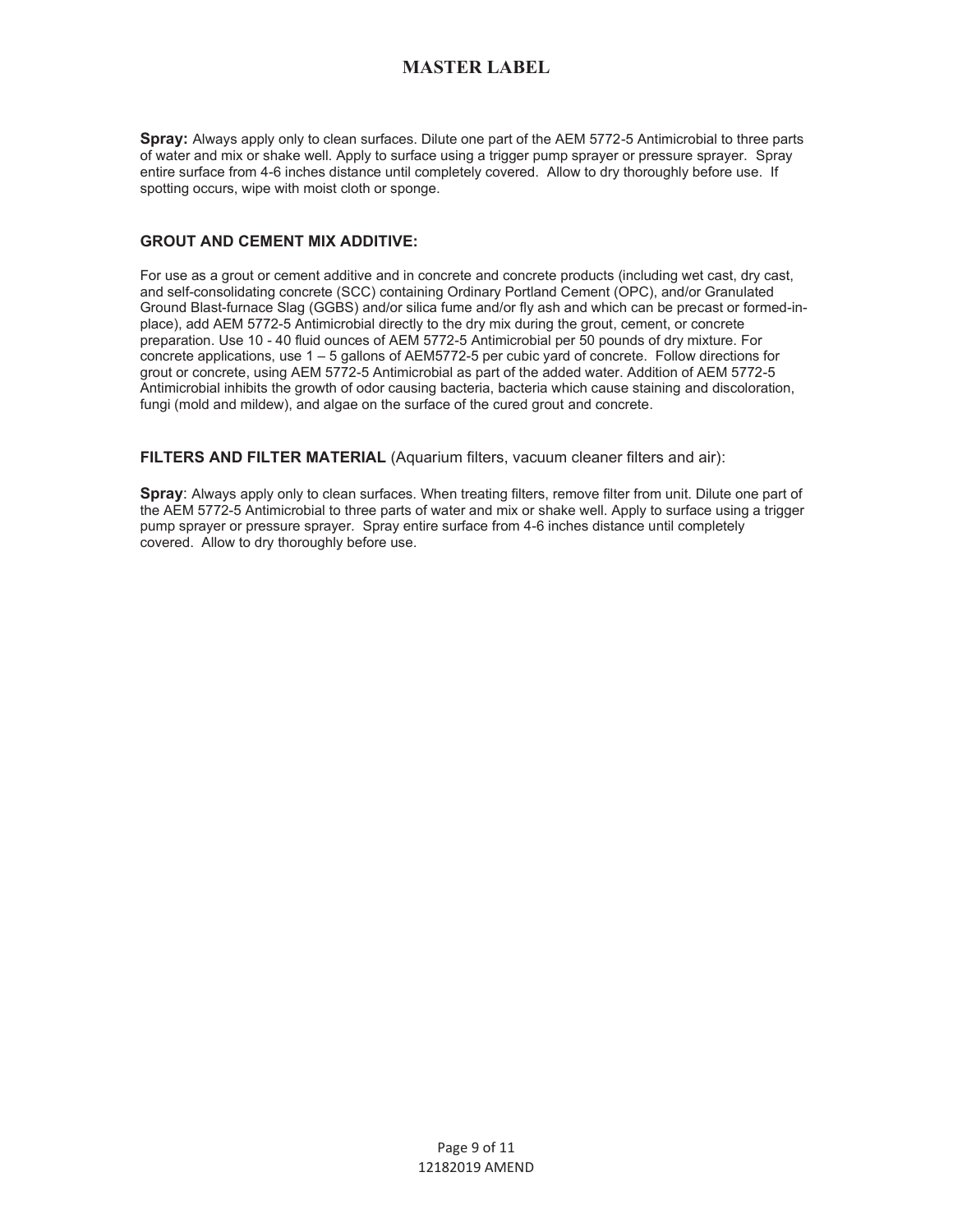## OPTIONAL MARKETING LANGUAGE

AEM 5772-5 Antimicrobial is a fast, easy and affordable solution for treating surfaces against staining and discoloration caused by mold and mildew. It helps in the fight to clean and prevent mold and mildew on treated surfaces inside and outside of your home.

For use in Bathrooms

For use on Non-Food Contact Kitchen Surfaces

For use on Linens

For use on Draperies

For use on Fabrics

For use on Apparel

For use on Carpets

For use on Bedding

For use on Upholstery/Furniture

For use on Roofs

For use on Air Filter Materials

Prevents Mold and Mildew Stains and Odors on treated surfaces

Water-Based & Odor Free

Creates an invisible barrier that inhibits the growth of mold and mildew on treated surfaces

Creates an invisible barrier that inhibits the growth of odor-causing bacteria on treated surfaces

Protects indoors and out!

Spray on installed glazed tiles and wall paper, tubs, shower curtains, shower stalls, sinks, window sills, cabinets, garbage cans, appliances, and vanity tops weekly to replenish barrier.

Use on clothing, bedding, upholstery, and drapes.

Great for roofs. Reapply every 3 months, if needed.